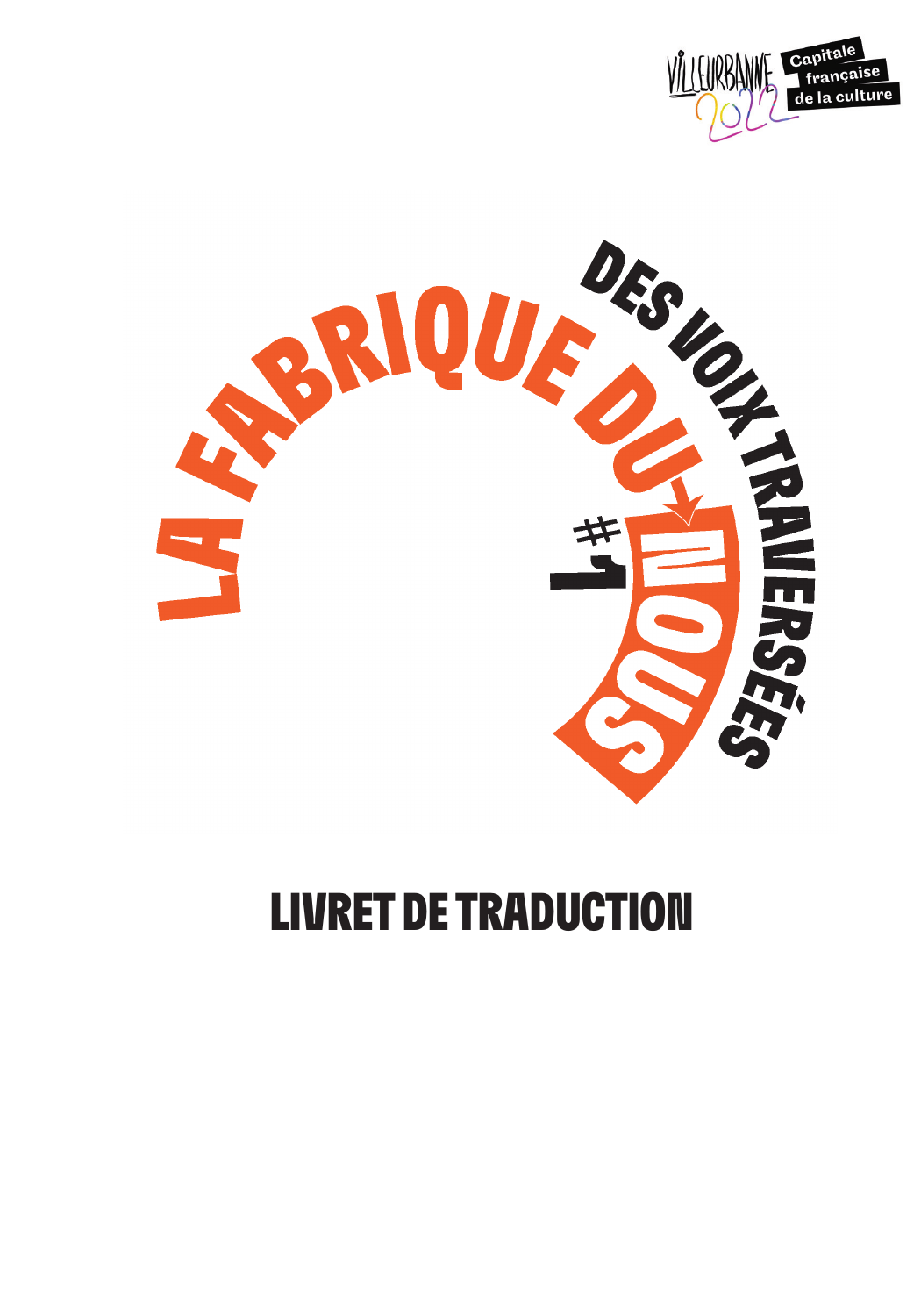# salle 1 ANNA BARHAM *Out of the gravel*, 2022

#### **Judith Butler,** *Precarious Life***, 2004**

Let's face it. We're undone by each other. And if we're not, we're missing something. This seems so clearly the case with grief, but it can be so only because it was already the case with desire. One does not always stay intact. One may want to, or manage to for a while, but despite one's best efforts, one is undone, in the face of the other, by the touch, by the scent, by the feel, by the prospect of the touch, by the memory of the feel.

#### **Virginia Woolf,** *The Waves***, 1931**

The sun laid broader blades upon the house. The light touched something green in the window corner and made it a lump of emerald, a cave of pure green like stoneless fruit. It sharpened the edges of chairs and tables and stitched white tablecloths with fine gold wires. As the light increased a bud here and there split asunder and shook out flowers, green veined and quivering, as if the effort of opening had set them rocking, and pealing a faint carillon as they beat their frail clappers against their white walls. Everything became softly amorphous, as if the china of the plate flowed and the steel of the knife were liquid. Meanwhile the

#### **Judith Butler,** *Vie Précaire***, 2004**

Regardons les choses en face. Nous sommes défaite·s les une·s par les autres. Et si nous ne le sommes pas, nous passons à côté de quelque chose. Voici qui semble d'une vérité évidente quand il s'agit de la douleur de la perte ; or il ne peut en être ainsi que parce que c'était déjà vrai du désir. On ne reste pas toujours intact·e. On peut bien vouloir le rester, ou y réussir pour un temps, mais en dépit de ses plus grands efforts, on est défait·e, devant l'autre, par le contact, par l'odeur, par le toucher, par la perspective du contact, par le souvenir du toucher.

#### *Virginia Woolf, Les Vagues***, 1931**

Sur la maison, le soleil déversait des rayons plus larges. La lumière toucha quelque chose de vert au coin d'une fenêtre, et en fit un bloc d'émeraude, une grotte de vert le plus pur, tel un fruit dénoyauté. La lumière aiguisait le rebord des tables, des chaises, et ourlait de délicats fils d'or les nappes blanches. À mesure que le jour croissait, les bourgeons éclatèrent çà et là, dépliant brusquement leurs fleurs veinées de vert palpitantes comme si l'effort fait pour s'ouvrir les avait mises en branle, et leurs frêles battants frappant contre leurs parois blanches fit un vague carillon. Les choses se fondaient, perdaient doucement leur forme ; on eût dit que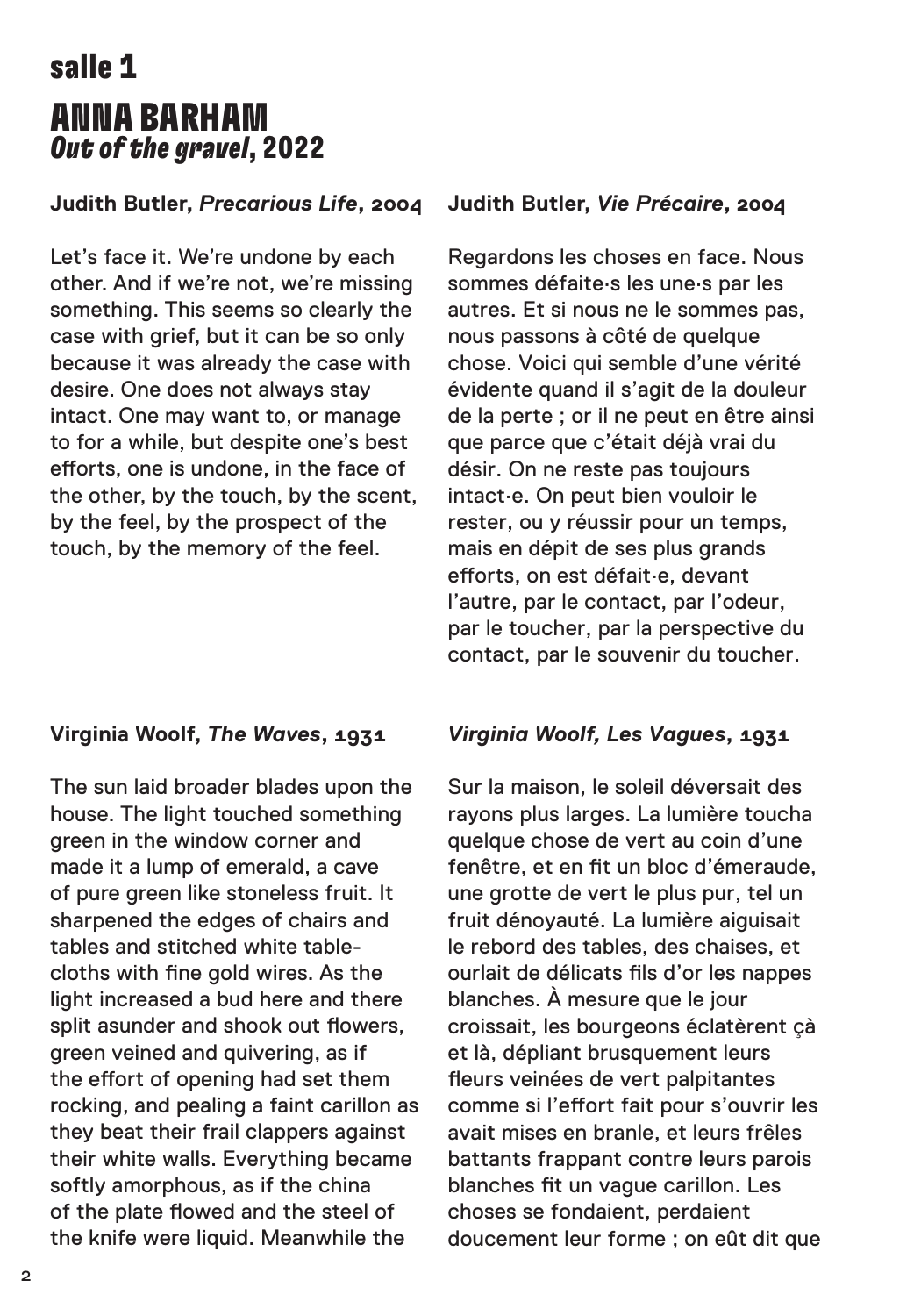concussion of the waves breaking fell with muffled thuds, like logs falling, on the shore.

#### **Vilém Flusser,** *Vampyroteuthis Infernalis***, 2011**

The first tool produced by man at the very instant of becoming man was the stone knife. Human reason produces knives because it works like a knife, and it works like a knife because it produces knives. Man feels the outline of objects that appear in order to control with his hands what has appeared in front of his eyes. He does not trust his eyes. Afterwards man peels off the outlines that were felt, as if they were the rinds of objects. What he then has in his hands are "empty concepts". These concepts, "models" man stores in his memory to use them as traps in which he will grasp new objects, as yet unfelt.

#### **Paul B Preciado,** *Testo Junkie: Sex, Drugs and Biopolitics***, 2013**

The theory of the interpretation of dreams and the talking cure must be understood as methods of intoxication by images and language, while keeping in mind their chemicomaterial nature. It was only after having admitted that resorting directly to the ingestion of chemical

l'assiette de porcelaine s'écoulait, et que le couteau d'acier devenait liquide. Et, tout le temps, le bruit des brisants retentissait, pareil aux grands coups sourds de bûches tombant sur le rivage.

#### **Vilém Flusser,** *Vampyroteuthis Infernalis***, 2011**

Le premier outil produit par l'Homme, à l'instant même où il est devenu Homme, fut le couteau de pierre. La raison humaine produit des couteaux parce qu'elle fonctionne comme un couteau, et elle fonctionne comme un couteau parce qu'elle produit des couteaux. L'Homme sent le contour des objets qui apparaissent afin de contrôler avec ses mains ce qui est apparu devant ses yeux. Il ne fait pas confiance à ses yeux. Ensuite, l'Homme épluche les contours qu'il a sentis, comme s'ils étaient la peau des objets. Ce qu'il a alors dans ses mains, ce sont des « concepts vides ». Ces concepts, ces « modèles », l'Homme les stocke dans sa mémoire pour s'en servir comme des pièges dans lesquels il saisira de nouveaux objets, encore non sentis.

#### **Paul B Preciado,** *Testo Junkie: Sexe, drogue et biopolitique***, 2008**

La théorie de l'interprétation des rêves et la cure par la parole doivent se comprendre comme méthodes d'intoxication par les images et le langage, en tenant compte de leur caractère chimico-matériel. Ce n'est qu'après avoir admis que le recours direct à l'ingestion de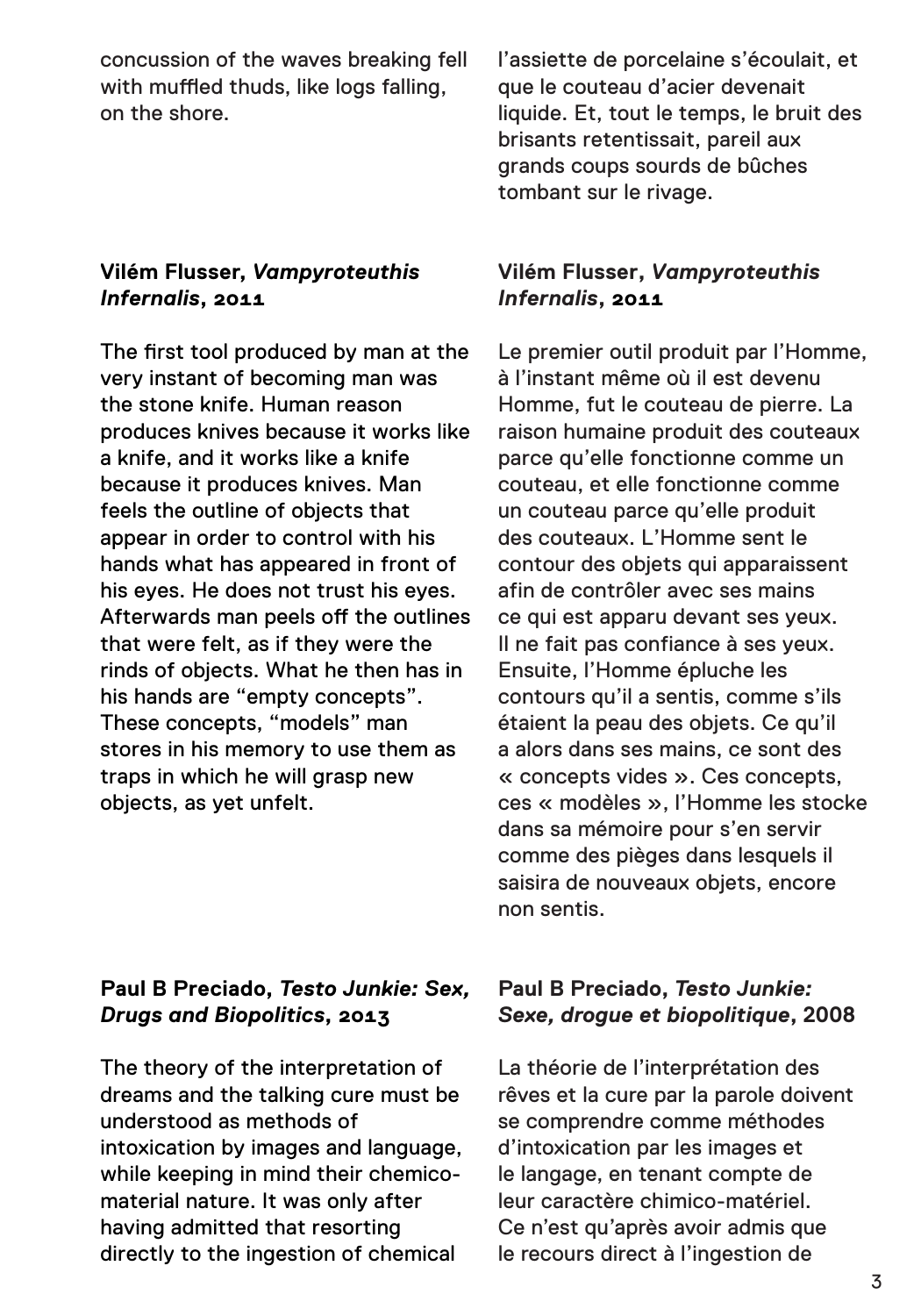substances will have unexpected side effects (dependence, the need to increase the dose, cellular degeneration) that Freud went back to the talking cure, the interpretation of dreams, or accounts of hallucinations as ways of producing a degree of neuronal toxicity — using memory, imagination, and free association to induce a psychic impact that is comparable to the ingestion of poisonous chemicals in small quantities. Psychoanalysis is semiotic homeopathy. The unconscious is a virtual terrain of extreme chemical hypersensitivity, and the mind is a fog through which run electric pathways and pernicious molecular combinations that can be reached only at the risk of modifying an interior psychotropic equilibrium. Knowing yourself by yourself means poisoning yourself by yourself, risking self-mutation.

substances chimiques aura des effets secondaires désastreux (dépendance, besoin d'augmenter la dose, dégénérescence cellulaire) que Freud revient à la parole, l'interprétation des rêves, la narration de l'hallucination comme manières de produire de la toxicité neuronale, d'induire, par le souvenir et la narration de ce qui s'est passé ou a été imaginé, un impact psychique comparable à l'ingestion de poisons chimiques en petites quantités. L'inconscient est un terrain virtuel de haute hypersensibilité chimique, l'âme est un brouillard traversé de fils électriques et de combinaisons moléculaires vénéneuses auquel on n'accède qu'au risque de modifier un équilibre psychotonique antérieur. Connais-toi toi-même signifie empoisonne-toi toimême, transforme-toi toi-même.

#### **Gayatri Chakravorty Spivak,** *The Politics of Translation***, 1993**

Yet language is not everything. It is only a vital clue to where the self loses its boundaries. The ways in which rhetoric or figuration disrupt logic themselves point at the possibility of random contingency, beside language, around language.

#### **Gayatri Chakravorty Spivak,** *La politique du traduire***, 1993**

Pourtant, le langage n'est pas tout. Ce n'est qu'un indice essentiel à l'endroit où le soi perd ses limites. Les facons dont la rhétorique ou la figuration perturbent la logique indiquent elles-mêmes la possibilité de la contingence aléatoire, à côté du langage, autour du langage.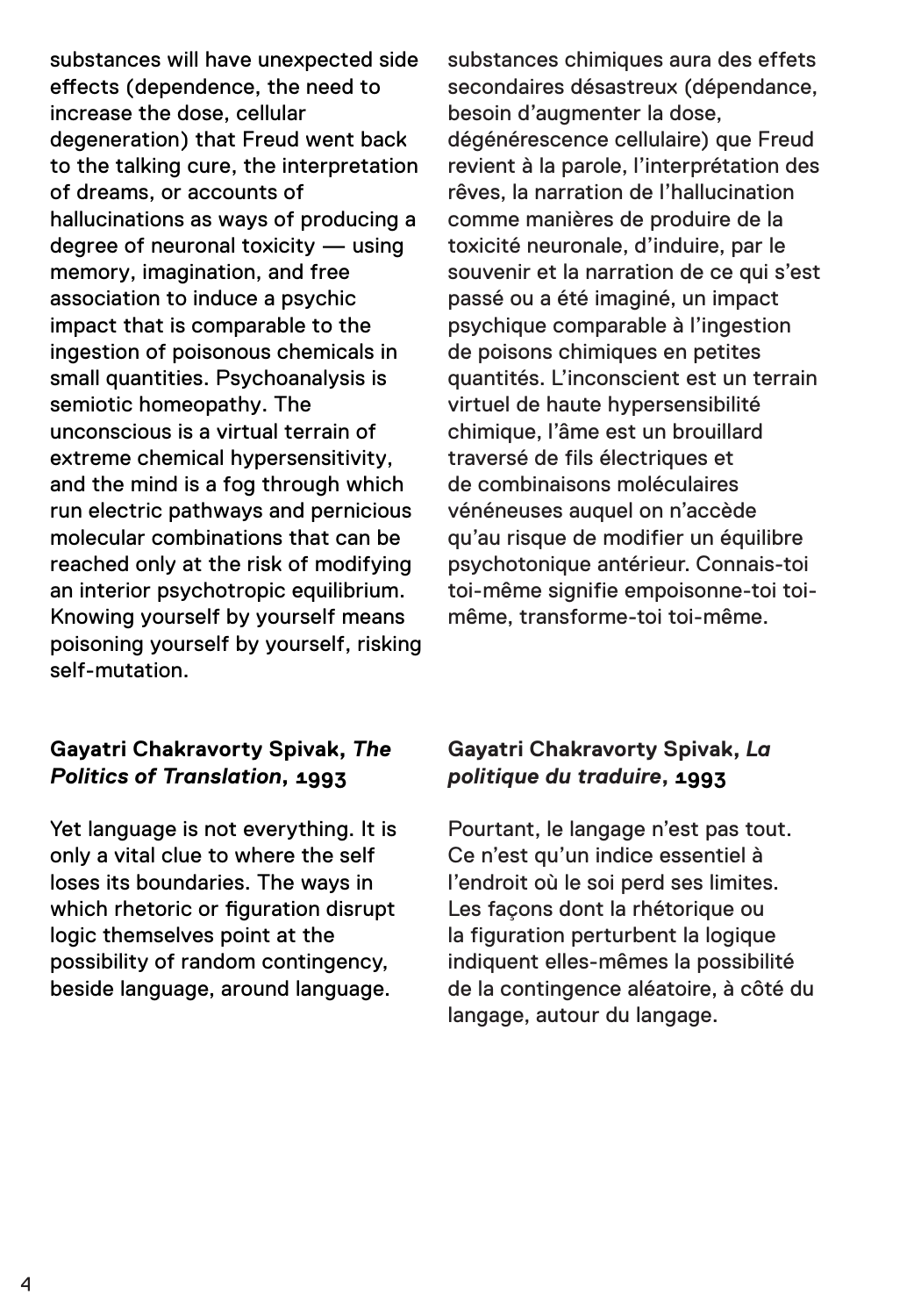#### **Bruce Nauman,** *Body Pressure***, 1974**

Press very hard and concentrate. Press very hard and concentrate on the image pressing very hard. (the image of pressing very hard) Press your front surface and back surface toward each other and begin to ignore or block the thickness of the wall. (remove the wall)

#### **Gemma Bailey,** *Creating trance and hypnosis scripts***, 2009**

Nested loops

Firstly:

Start story 1 > break half way > start story 2 > break half way > start story  $3 > b$  reak half way  $>$  start story  $4 > b$ break half way > start story 5 Then sometime later Endstory 1 > endstory 2 > endstory  $3 >$  endstory  $4 >$  endstory  $5$ Tip: Never unravel your metaphor for the client, even if they ask you what it meant.

#### **John Latham, Untitled Document**

Now forget everything you ever knew or thought or saw, and imagine there was nothing, nothing at all. A blank, dark nothing.

The story is that in this dark blank, a littlest song sang herself. And when that was over and it was blank and dark again, the song sang herself again. The song became so

#### **Bruce Nauman,** *Body Pressure***, 1974**

Pressez très fort et concentrez-vous. Pressez très fort et concentrez-vous sur l'image mentale pressant très fort.

(L'image mentale de presser très fort)

Presser votre surface avant et votre surface arrière l'une contre l'autre et commencez à ignorer ou à bloquer l'épaisseur du mur. (retirez le mur)

#### **Gemma Bailey,** *Créer des scénarios de transe et d'hypnose***, 2009**

Boucles imbriquées. Premièrement : Démarrer l'histoire 1 > pause à mi-chemin > démarrer l'histoire 2 > pause à mi-chemin > démarrer l'histoire 3 > pause à mi-chemin > démarrer l'histoire 4 > pause à mi-chemin > démarrer l'histoire 5 Puis un peu plus tard Finir l'histoire 1 > finir l'histoire 2 > finir l'histoire 3 > finir l'histoire 4 > finir l'histoire 5 Conseil : ne démêlez jamais votre métaphore pour le client, même si celui-ci demande ce qu'elle signifie.

#### **John Latham, Sans titre**

Maintenant oublie tout ce que tu as jamais su ou pensé ou vu, et imagine qu'il n'y a rien, rien du tout. Un vide, sombre rien.

L'histoire raconte que dans ce sombre vide, une minuscule chanson se chanta elle-même. Et quand cela fut fini, et que tout était sombre et vide à nouveau, la chanson se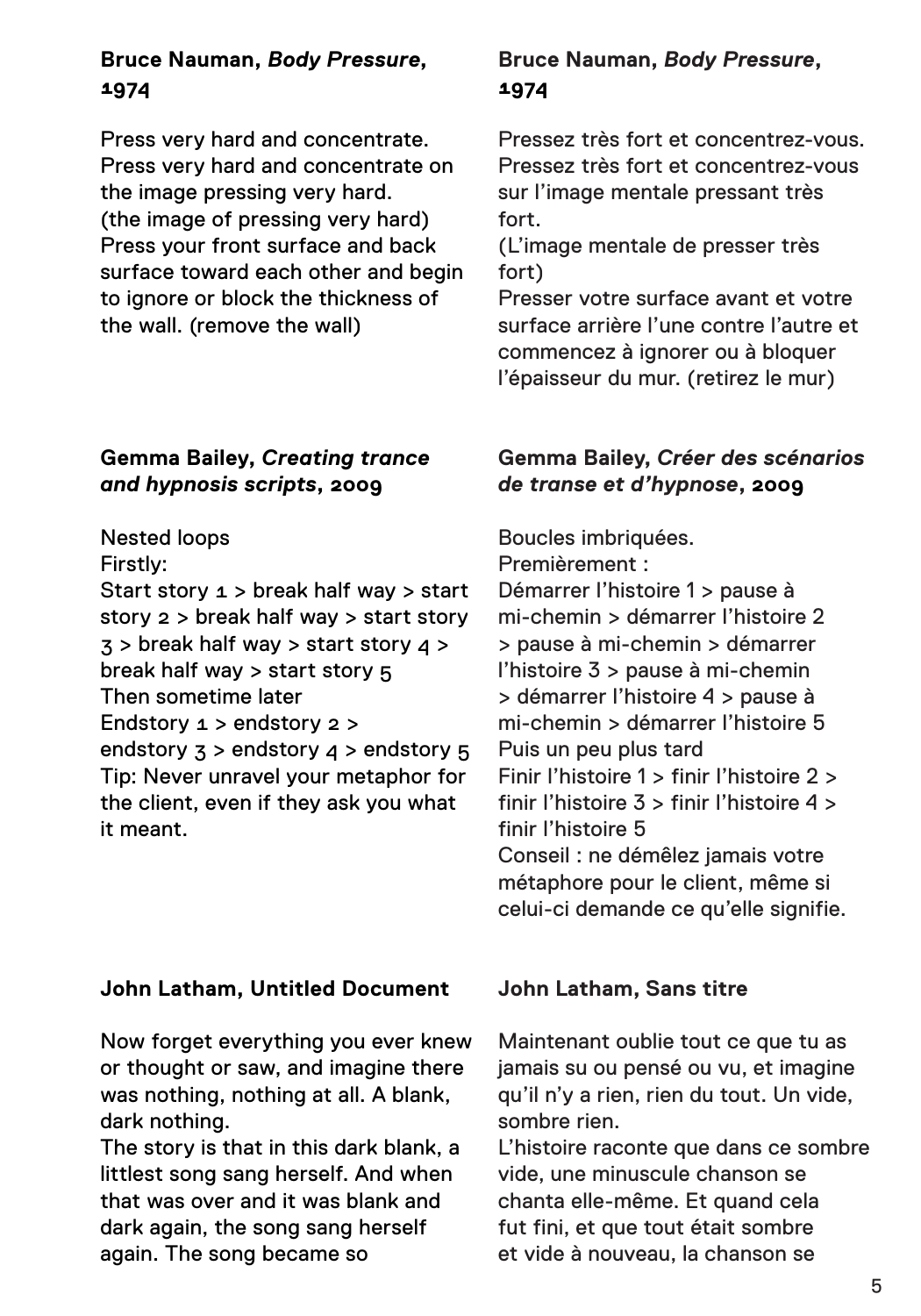interested that she sang herself over and over again, and she became a steady note, trilling.

A while later she noticed something - she had no space and no difference, so as she noticed this she slowed down a little. And there was now a different song, and a space came between the two of them.

#### **Gertrude Stein,** *Portraits and Repetition, Lectures from America***, 1935**

As I say what one repeats is the scene in which one is acting, the days in which one is living, the coming and going which one is doing, anything one is remembering is a repetition, but existing as a human being, that is being listening and hearing is never repetition. It is not repetition if it is that which you are actually doing because naturally each time the emphasis is different just as the cinema has each time a slightly different thing to make it all be moving. And each one of us has to do that, otherwise there is no existing.

#### **Lizzy DeVita,** *Lost for words: On an involuntary exercise in radical stillness***, 2017**

Without words, I lost the ability to imagine the thing-ness of a word in my head, or what it represented. I wanted a spoon, but hadn't the word for spoon. Closing my eyes, I attempted to imagine what I wanted.

chanta encore. La chanson devint si intéressée qu'elle se chanta ellemême encore et encore, et qu'elle devint une note tenue, un trille. Un peu plus tard, elle remarqua quelque chose – elle n'avait pas d'espace et pas de différence, alors tandis qu'elle remarquait cela elle ralentit un peu. Et il y avait maintenant une chanson différente, et un espace apparu entre elles deux.

#### **Gertrude Stein,** *Portraits et Répétition, Lectures d'Amérique***, 1935**

Comme je le dis, ce que l'on répète est la scène dans laquelle on joue, les jours dans lesquels on vit, les allées et venues que l'on fait, tout ce dont on se souvient est une répétition, mais exister en tant qu'être humain, c'est-à-dire être, écouter et entendre, n'est jamais une répétition. Ce n'est pas une répétition s'il s'agit de ce que vous faites réellement, car naturellement l'accent est différent à chaque fois, tout comme le cinéma a, à chaque fois, une chose légèrement différente pour tout mettre en mouvement. Et chacun d'entre nous doit faire cela, sinon il n'y a pas d'existence.

#### **Lizzy DeVita,** *Sans mots : un exercice involontaire d'immobillité radicale***, 2017**

Sans mots, j'ai perdu la faculté d'imaginer la choséité d'un mot dans ma tête, où ce qu'il représentait. Je voulais une cuillère, mais n'avais pas le mot pour cuillère. En fermant les yeux, j'essayais de m'imaginer ce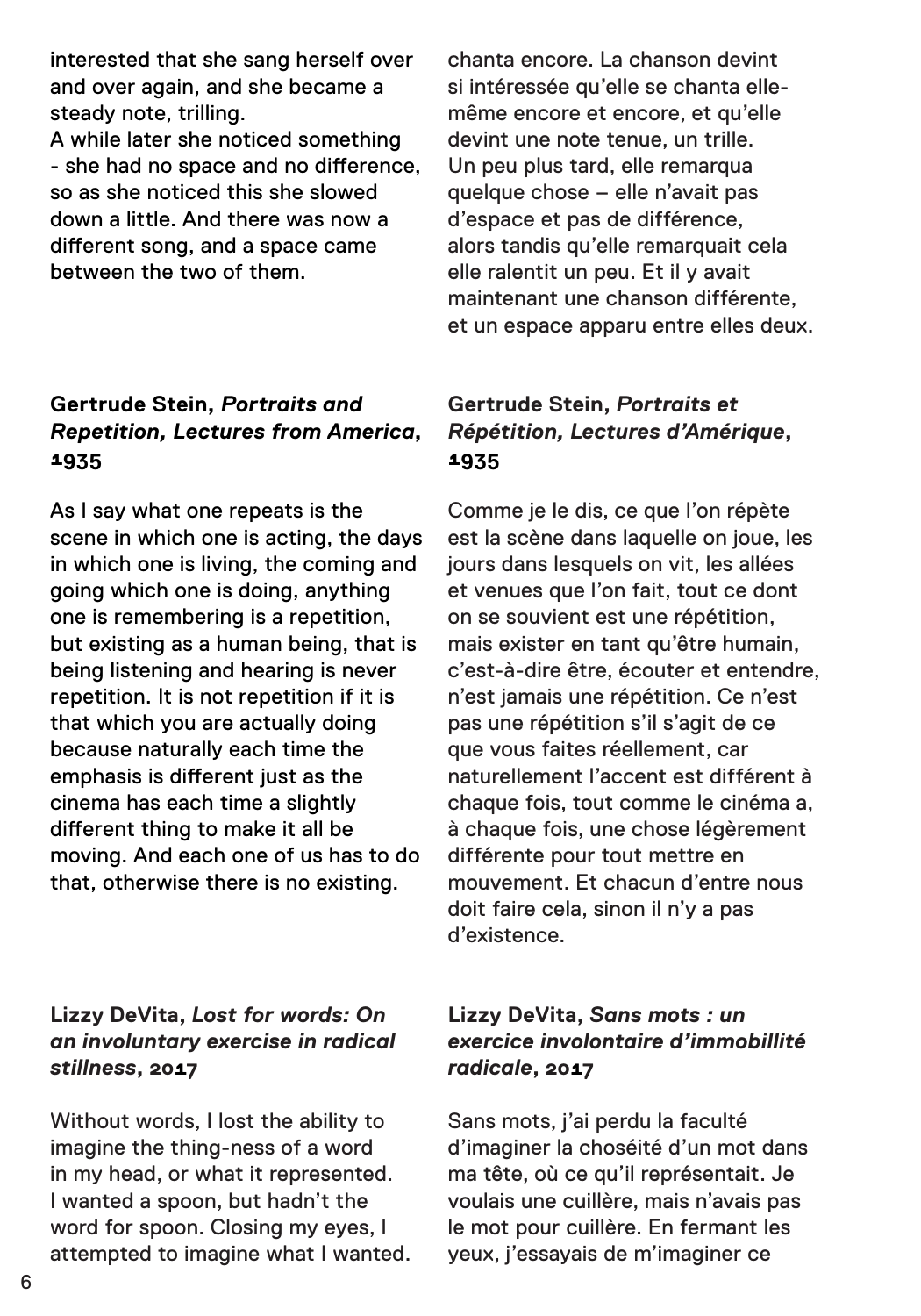I had no image either. Over time, the loss of this associative or imaginative capacity, led to a loss of feelings about things. I did not want anything, nothing was good or bad. Without thoughts, I was also free of anxiety, sadness. I had no need to "express myself." I felt calmly coextensive with my newly democratized surroundings.

#### **Gustave Flaubert,** *The Temptation of St Anthony***, 1910**

Phosphorences gleam in the moustaches of the seals, shift in the scales of fish. Urchins whirl like wheels; ammonites uncoil like cables; oysters make their shell hinges squeak; polypi unfold their tentacles; medusæ quiver like balls of crystal suspended; sponges float hither and thither, anemones ejaculate water; wrack and sea-mosses have grown all about. And all sorts of plants extend themselves into branches, twist themselves into screws, lengthen into points, round themselves out like fans. Gourds take the appearance of breasts; lianas interlace like serpents.

The Dedaims of Babylon, which are trees, bear human heads for fruit; Mandragoras sing;—the root Baaras runs through the grass. And now the vegetables are no longer distinguishable from the animals. Polyparies that seem like trees, have arms upon their branches. Anthony thinks he sees a caterpillar between two leaves: it is a butterfly that takes flight. He is about to step on a pebble: a grey locust leaps away. One que je voulais. Je n'avais pas d'image non plus. Au fil du temps, la perte de cette capacité d'association ou d'imagination a mené à une perte de sentiments pour les choses. Je ne voulais rien, rien n'était bon ou mauvais. Sans pensées, j'étais également libérée de l'anxiété, de la tristesse. Je n'avais pas besoin de « m'exprimer ». Je me sentais calmement coextensive avec mon nouvel environnement démocratisé

#### **Gustave Flaubert,** *La Tentation de Saint Antoine***, 1874**

Des phosphorescences brillent à la moustache des phoques, aux écailles des poissons. Des oursins tournent comme des roues, des cornes d'Ammon se déroulent comme des câbles, des huîtres font crier leurs charnières, des polypes déploient leurs tentacules, des méduses frémissent pareilles à des boules de cristal, des éponges flottent, des anémones crachent de l'eau ; des mousses, des varechs ont poussé. Et toutes sortes de plantes s'étendent en rameaux, se tordent en vrilles, s'allongent en pointes, s'arrondissent en éventail. Des courges ont l'air de seins, des lianes s'enlacent comme des serpents.

Les Dedaïms de Babylone, qui sont des arbres, ont pour fruits des têtes humaines ; des Mandragores chantent, la racine Baaras court dans l'herbe. Les végétaux maintenant ne se distinguent plus des animaux. Des polypiers, qui ont l'air de sycomores, portent des bras sur leurs branches. Antoine croit voir une chenille entre deux feuilles ; c'est un papillon qui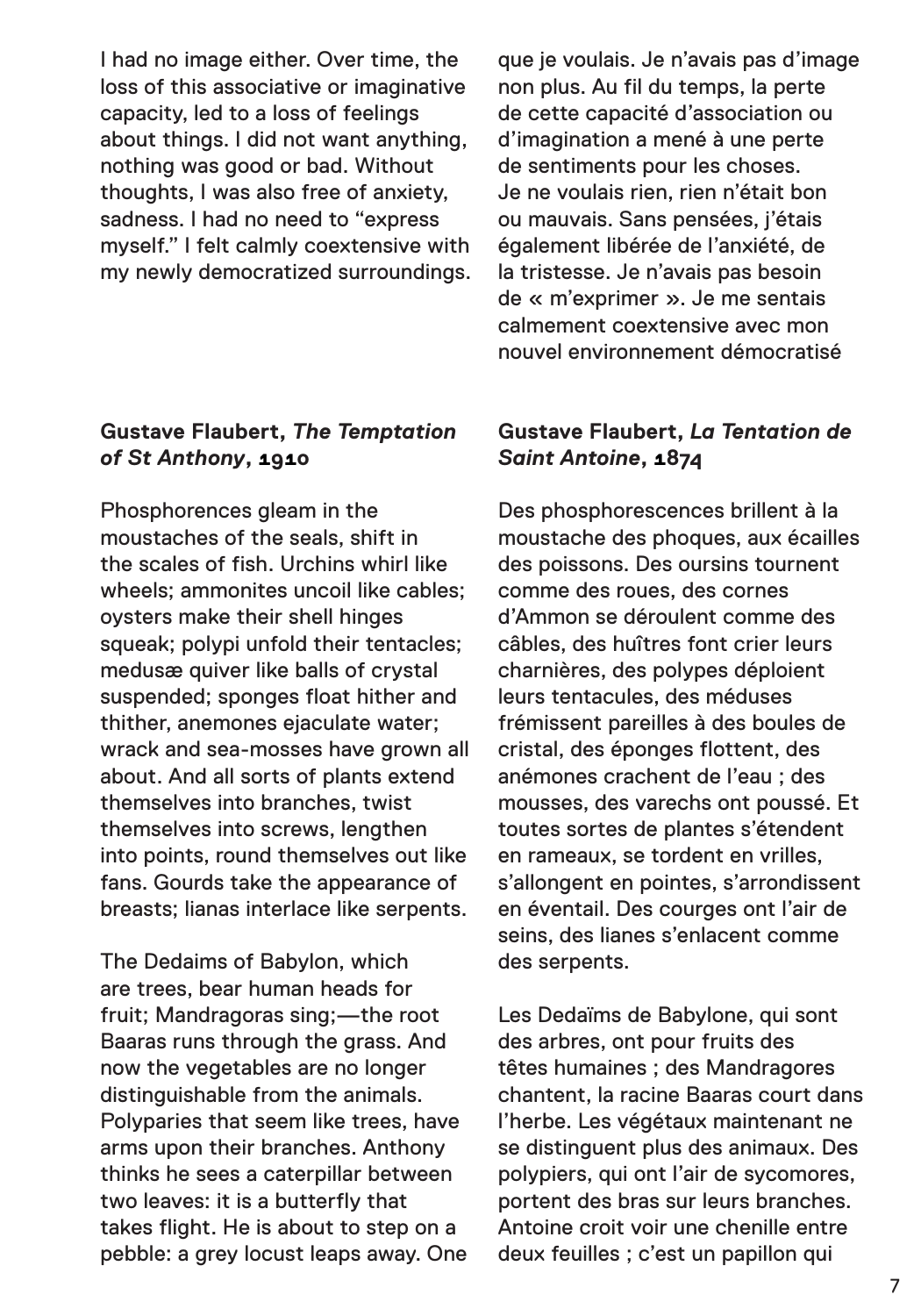shrub is bedecked with insects that look like petals of roses; fragments of ephemerides form a snowy layer upon the soil. And then the plants become confounded with the stones.

Flints assume the likeness of brains; stalactites of teats; the flower of iron resembles a figured tapestry. He sees efflorescences in fragments of ice, imprints of shrubs and shells—yet so that one cannot detect whether they be imprints only, or the things themselves. Diamonds gleam like eyes; metals palpitate. And all fear has departed from him! He throws himself down upon the ground, and leaning upon his elbows, watches breathlessly. Insects that have no stomachs persistently eat; withered ferns bloom again and reflower; absent members grow again. At last he perceives tiny globular masses, no larger than pinheads, with cilia all round them. They are agitated, vibrating.

Anthony (deliriously): O joy! O bliss! I have beheld the birth of life! I have seen the beginning of motion! My pulses throb even to the point of bursting! I long to fly, to swim, to bark, to bellow, to howl! Would that I had wings, a carapace, a shell,—that I could breathe out smoke, wield a trunk,— make my body writhe,— divide myself everywhere,—be in everything,— emanate with odours,—develop myself like the plants,—flow like water,—vibrate like sound—shine like light, squatting upon all forms—penetrate each atom—descend to the very bottom of matter,—be matter itself!

s'envole. Il va pour marcher sur un galet ; une sauterelle grise bondit. Des insectes pareils à des pétales de roses, garnissent un arbuste ; des débris d'éphémères font sur le sol une couche neigeuse. Et puis les plantes se confondent avec les pierres.

Des cailloux ressemblent à des cerveaux, des stalactites à des mamelles, des fleurs de fer à des tapisseries ornées de figures. Dans des fragments de glace, il distingue des efflorescences, des empreintes de buissons et de coquilles – à ne savoir si ce sont les empreintes de ces choses-là, ou ces choses ellesmêmes. Des diamants brillent comme des yeux, des minéraux palpitent. Et il n'a plus peur ! Il se couche à plat ventre, s'appuie sur les deux coudes ; retenant son haleine, il regarde. Des insectes n'ayant plus d'estomac continuent à manger ; des fougères desséchées se remettent à fleurir : des membres qui manquaient repoussent. Enfin, il aperçoit de petites masses globuleuses, grosses comme des têtes d'épingles et garnies de cils tout autour. Une vibration les agite.

Antoine (délirant) : Ô bonheur ! bonheur ! j'ai vu naître la vie, j'ai vu le mouvement commencer. Le sang de mes veines bat si fort qu'il va les rompre. J'ai envie de voler, de nager, d'aboyer, de beugler, de hurler. Je voudrais avoir des ailes, une carapace, une écorce, souffler de la fumée, porter une trompe, tordre mon corps, me diviser partout, être en tout, m'émaner avec les odeurs, me développer comme les plantes, couler comme l'eau, vibrer comme le son, briller comme la lumière, me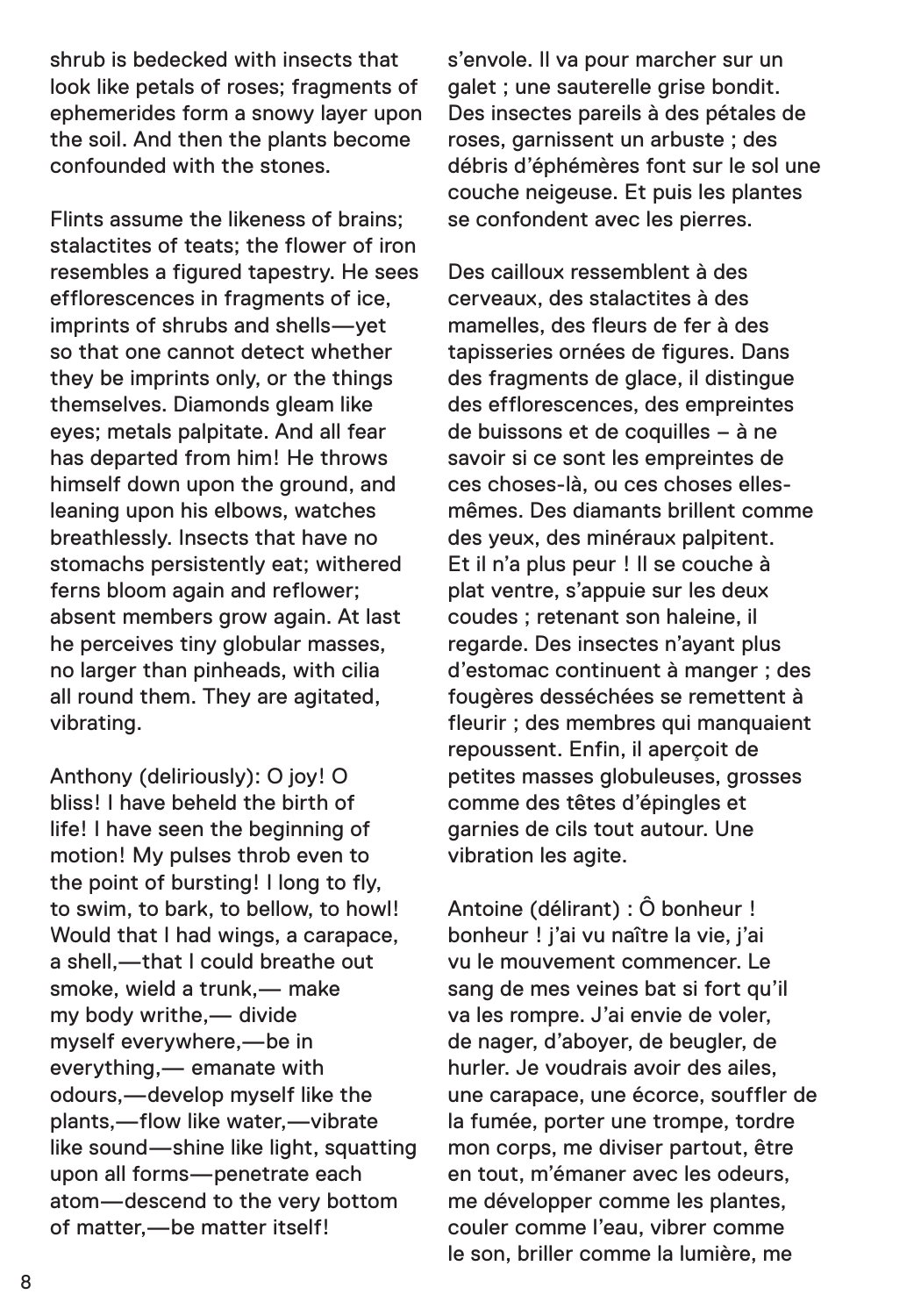blottir sur toutes les formes, pénétrer chaque atome, descendre jusqu'au fond de la matière, – être la matière !

#### **David Bowie,** *Sound and Vision***, 1977**

Ah Ah Doo, doo, doo, do-doh Doo, doo, doo, do-doh Don't you wonder sometimes 'Bout sound and vision Blue, blue, electric blue That's the color of my room Where I will live Blue, blue Pale blinds drawn all day Nothing to read, nothing to say Blue, blue I will sit right down, waiting for the gift of sound and vision And I will sing, waiting for the gift of sound and vision Drifting into my solitude, over my head Don't you wonder sometimes 'Bout sound and vision

#### **Margaret Atwood,** *Alias Grace,*  **1996**

Out of the gravel there are peonies growing. They come up through the loose grey pebbles, their buds testing the air like snails' eyes, then swelling and opening, huge dark-red flowers all shining and glossy like satin. Then they burst and fall to the ground.

#### **David Bowie,** *Sound and Vision***, 1977**

Ah Ah Doo, doo, doo, do-doh Doo, doo, doo, do-doh Ne te questionnes-tu pas parfois Sur le son et la vision Bleu, bleu, bleu électrique C'est la couleur de ma chambre Où je vivrai Bleu, bleu Stores pâles tirés toute la journée Rien à lire, rien à dire Bleu, bleu Je m'assiérai, en attendant le don du son et de la vision Et je chanterai, en attendant le don du son et de la vision Je dériverai dans ma solitude, pardessus ma tête Ne te questionnes-tu pas parfois Sur le son et la vision ?

#### **Margaret Atwood,** *Alias Grace,* **1996**

Dans le gravier, il y a des pivoines qui poussent. Elles grandissent entre les cailloux gris en vracs, leurs bourgeons testant l'air tels des yeux d'escargots, puis gonflant et s'ouvrant, énormes fleurs rouge foncé, brillantes et lustrées comme du satin. Puis elles éclatent et tombent sur le sol.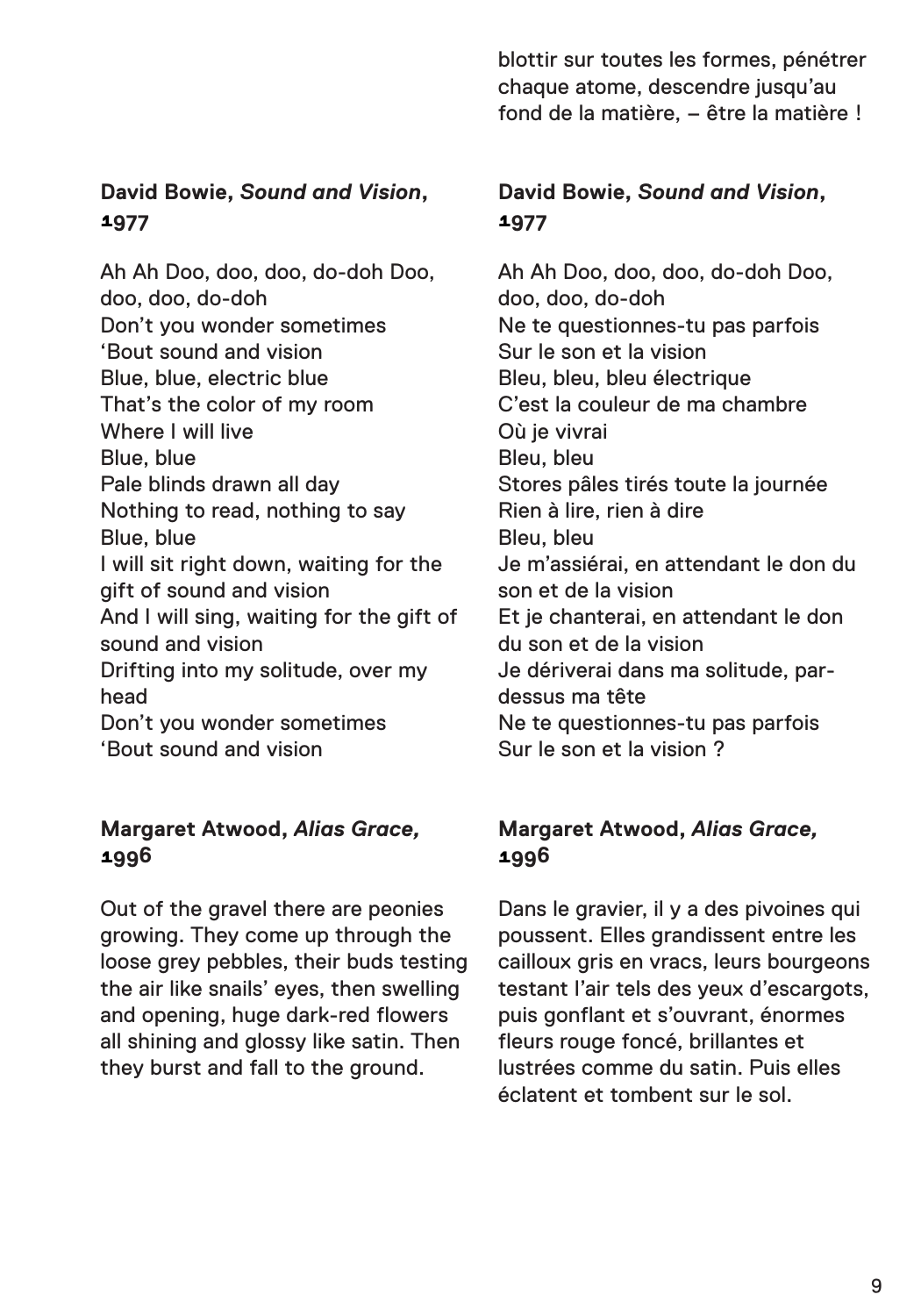#### **Pauline Oliveros,** *The difference between hearing and listening***, 2015**

we know more about hearing than listening scientists can measure what happens in the ear measuring listening is another matter as it involves subjectivity we confuse hearing with listening to hear is the physical means that enables perception to listen is to give attention to what is perceived both acoustically and psychologically hearing turns a certain range of vibrations into perceptible sounds when listening there is a constant interplay with the perception of the moment compared with remembered experience listening or the interpretation of sound waves then is subject to time delays sometimes what is heard is interpreted anywhere from milliseconds to many years later or never

#### **Pauline Oliveros,** *La difference entre entendre et écouter,* **2015**

nous en savons plus sur l'audition que l'écoute les scientifiques peuvent mesurer ce qui se passe dans l'oreille mesurer l'écoute est une autre affaire car elle implique la subjectivité nous confondons audition et à écoute entendre est le moyen physique qui permet la perception écouter est prêter attention à ce qui est perçu à la fois acoustiquement et psychologiquement entendre transforme une certaine gamme de vibrations en sons perceptibles lors de l'écoute il y a une interaction constante avec la perception du moment par rapport à l'expérience mémorisée l'écoute ou l'interprétation des ondes sonores est alors sujette à des délais parfois ce qui est entendu est interprété de quelques millisecondes à plusieurs années plus tard ou jamais

# salle 6

### PAULINE BOUDRY / RENATE LORENZ *Silent*, 2016

#### **Dear President**

Dear President, Your profile is vague, You have no arms, no hair, no legs, and no sex Your enemy is your lover I need make-up, underwear and hormones!

Dear visitor, Are your optimistic, When our country is at war?

#### **Cher président·e**

Cher·e président·e, Votre profil est vague, Vous êtes sans bras, sans cheveux, sans jambes, et sans sexe Votre ennemi est votre amant·e J'ai besoin de maquillage, de sousvêtements et d'hormones !

Cher visiteurs, Êtes-vous optimistes,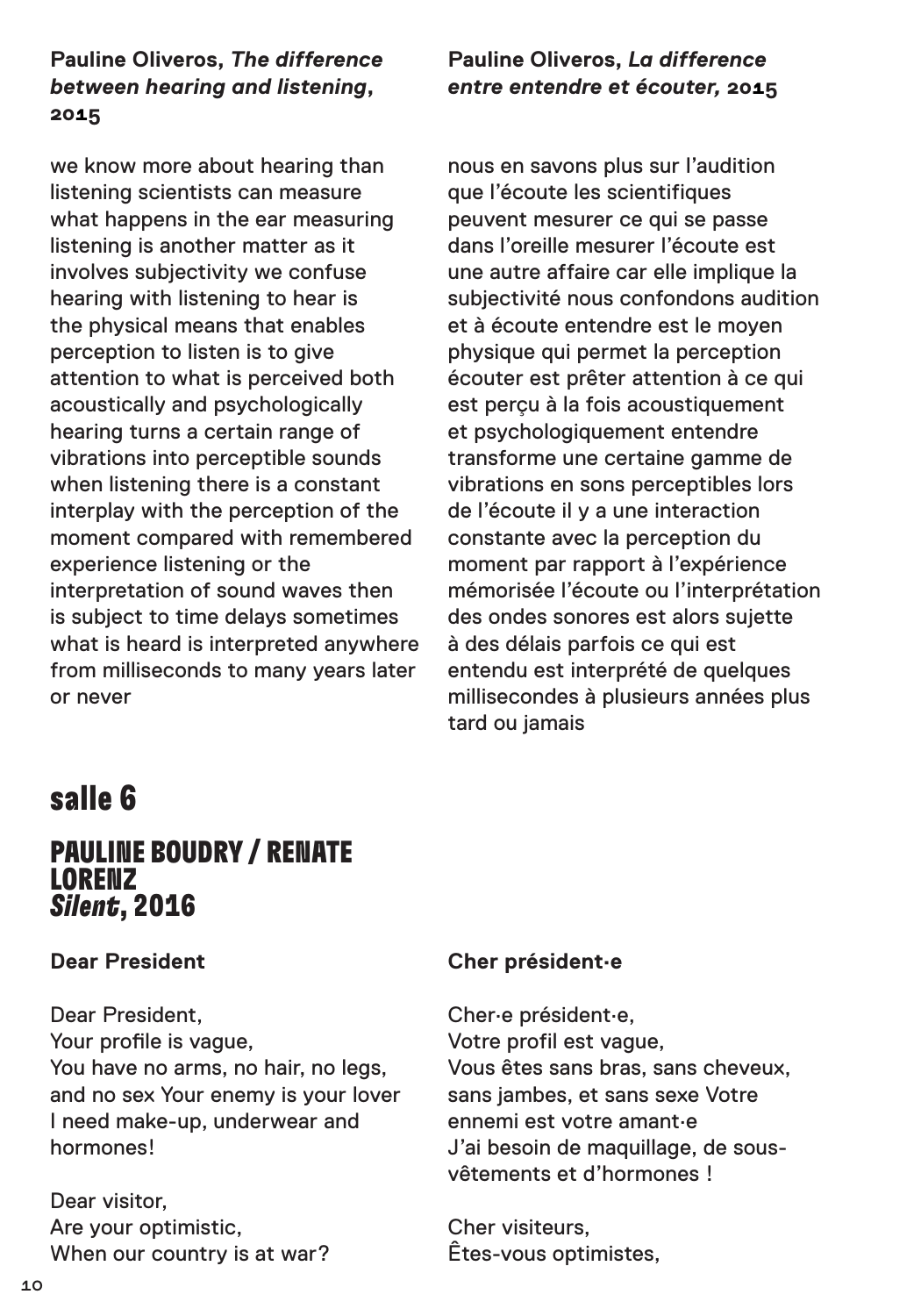Is freedom more masculine than genocide? Is a lie more feminine than allies? What is the difference between terror, horror, and war? What is the difference between museum, artwork, and enemy?

It sounds all the same to me!

Quand notre pays est en guerre ?

Est-ce que la liberté est plus masculine qu'un génocide ? Est-ce qu'un mensonge est plus féminin que des alliés ? Quelle est la différence entre la terreur, l'horreur et la guerre ? Quelle est la différence entre un musée, une œuvre d'art, et un ennemi ?

Pour moi, c'est la même chose !

## Halle Sud

#### CHRISTINE SUN KIM & THOMAS MADER *Tables and Windows*, 2016

Wobbly kitchen table ex-roommate left when moving out

Conference table at a financial firm

Warped knock-off designer table

 **·** Airplane tray table **·**

**·**

**·**

**·**

**·**

**·**

**·**

**·**

Vintage three-legged oval table bought at the flea market

Concrete outdoor table with a built in chessboard

Cheap and badly painted stack tables

Judy Chicago dinner table

Grandmother's fancy dinner table

Picnic table with a hole for umbrella

Table de cuisine bancale laissée par un·e ancien·ne colocataire lors de son déménagement

Table de conférence dans une entreprise financière

**·**

**·**

**·**

**·**

**·**

**·**

**·**

Contrefaçon de table de designer déformée

Tablette à plateau d'avion

Vieille table ovale à trois pieds achetée au marché aux puces

Table d'extérieur en béton avec échiquier intégré

Tables empilables bon marché et mal peintes

Table à manger Judy Chicago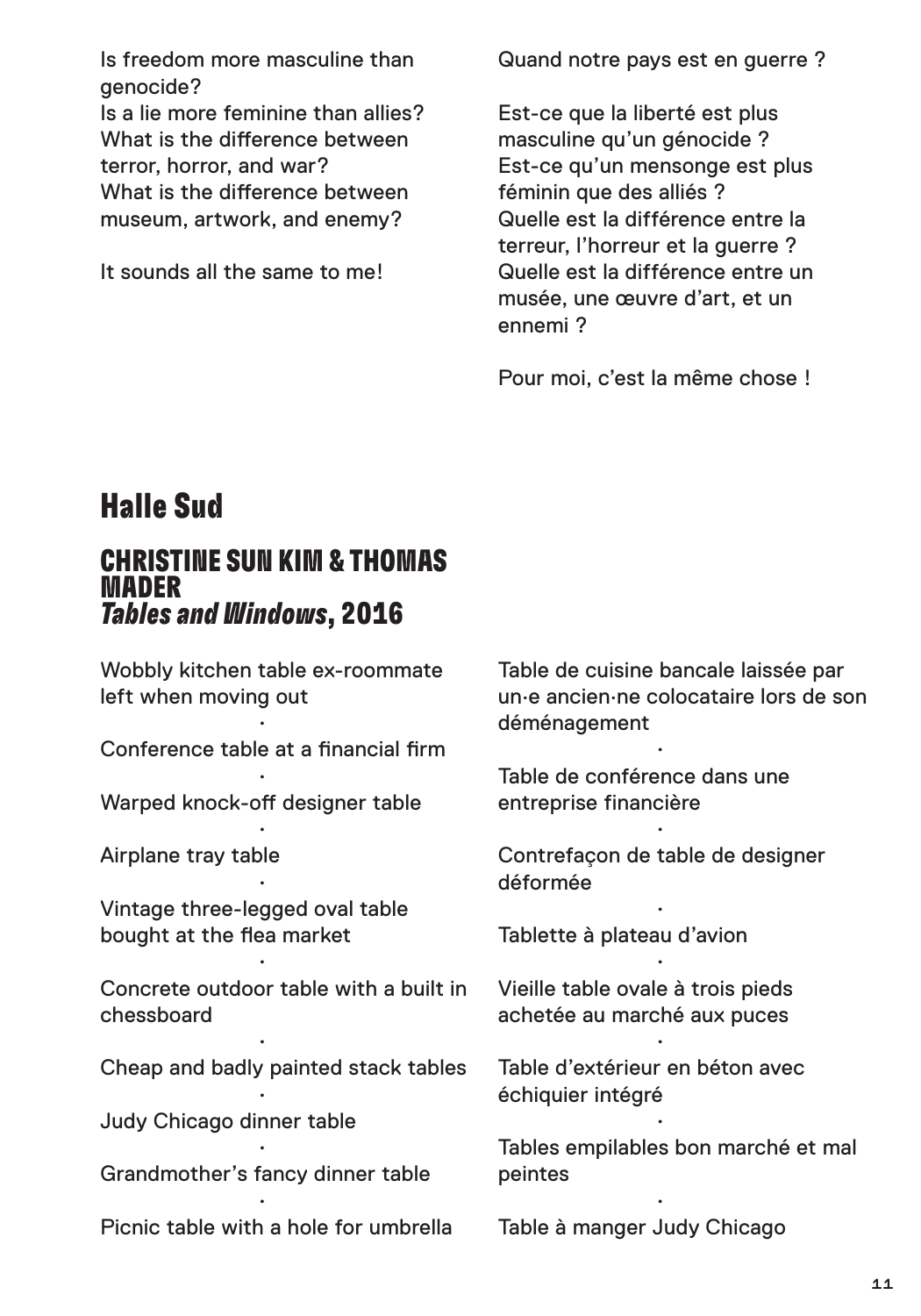Drop-leaf round pedestal table found in the street

Glass coffee table that looks like it is about to break any moment

**·**

**·**

**·**

**·**

**·**

**·**

**·**

**·**

**·**

**·**

**·**

**·**

**·**

**·**

**·**

**·**

**·**

**·**

Weathered beer garden table with splintery surface

Fake marble table owned ironically

Richard Artschwager table with security guards

Small cracked attic triangle window

Bus window with a smudge of greasy hair

Victorian security grills window with a kitty sitting on its still

New York air conditioner window

Surprisingly smooth sliding window

Easy to break into cellar window

Pipilotti Rist car window

Window with stuck roller shutter

Berlin style double window

Tiny window inside a massive door for bouncer to look out into the street

Window you can only open with brute force

Gordon Matta-Clark split window

Window with closed curtains and dead house plants on its still

Shitty drafty English window

La table à manger de luxe de mamie

Table de pique-nique avec un trou pour le parapluie

**·**

**·**

**·**

**·**

**·**

**·**

**·**

**·**

**·**

**·**

**·**

**·**

**·**

**·**

**·**

**·**

Guéridon rond à volet pliant trouvé dans la rue

Table basse en verre qui semble sur le point de se briser à tout moment

Table de brasserie usée à la surface fissurée

Fausse table de marbre possédée ironiquement

Table Richard Artschwager avec agents de sécurité

Petite fenêtre triangulaire du grenier fissurée

Fenêtre de bus avec une trace de cheveux gras

Fenêtre à grille de sécurité victorienne avec un chaton assis sur son rebord

Fenêtre de climatiseur new yorkaise

Fenêtre coulissante étonnamment fluide

Fenêtre de cellier facile à forcer

Fenêtre de voiture Pipilotti Rist

Fenêtre à volet roulant bloqué

Fenêtre double de style berlinois

Petite fenêtre dans une porte massive pour que le videur puisse regarder la rue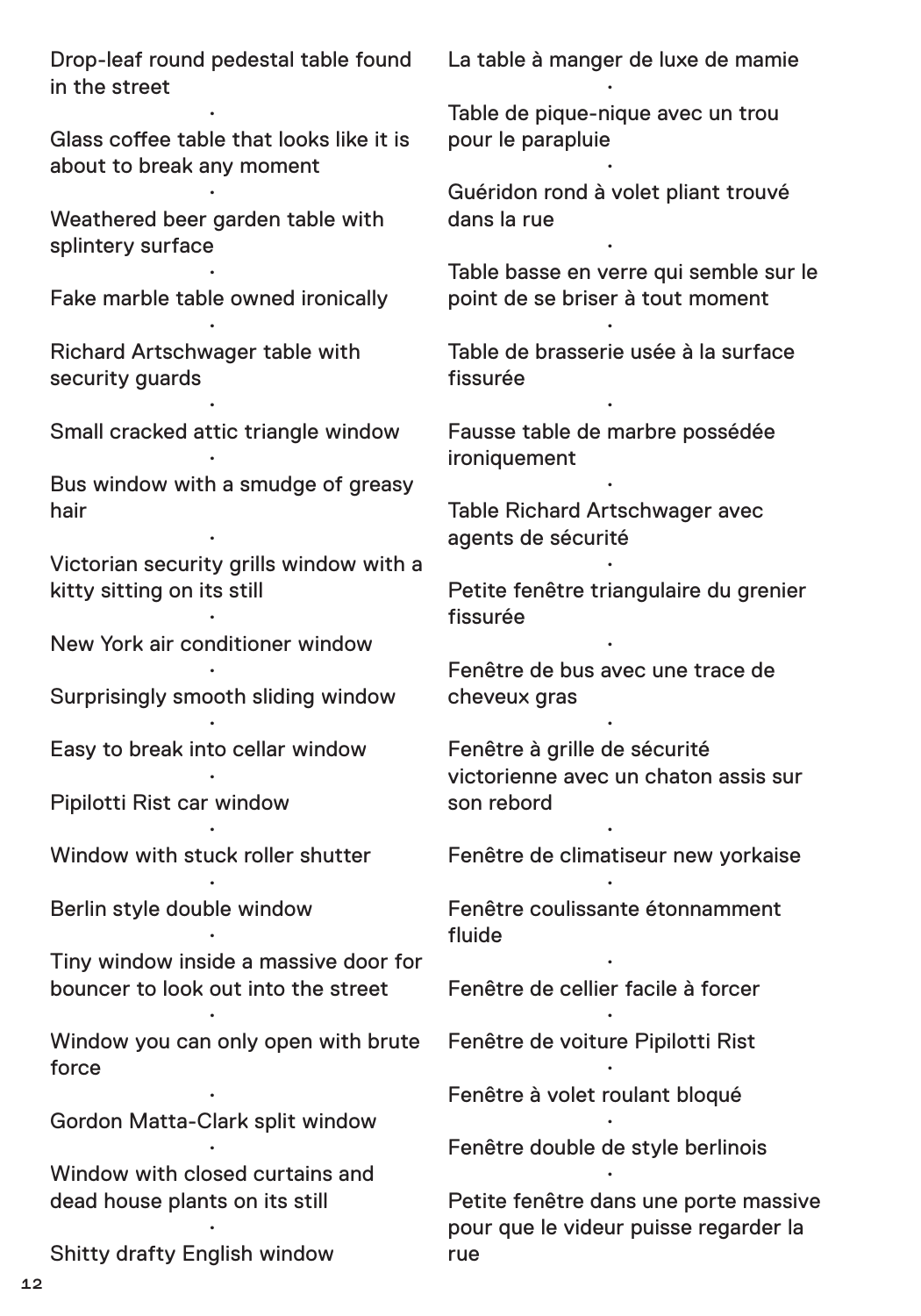Well off retired artist studio window looking out to the ocean

Fenêtre qu'on ne peut ouvrir que par la force brute

Fenêtre séparée de Gordon Matta-Clark

**·**

**·**

**·**

Fenêtre avec des rideaux fermés et des plantes mortes sur son rebord

 **·** Fenêtre anglaise merdique à courant d'air

Fenêtre de l'atelier d'un artiste retraité aisé qui donne sur l'océan

### Halle Sud

### CHIARA FUMAI *Shut Up, Actually Talk,* 2012-13

#### *Io dico Io***, Carla Lonzi, 1971**

Chi ha detto che l'ideologia è anche la mia avventura? Avventura e ideologia sono incompatibili La mia avventura sono io Un giorno di depressione un anno di depressione cento anni di depressione Lascio l'ideologia e non so più niente Lo smarrimento è la mia prova Non avrò più un momento prestigioso a disposizione Perdo attrattiva Non avrai in me un punto fermo Chi ha detto che l'emancipazione è

stata smascherata ? Adesso mi corteggi perché temi che quell'interlocutrice che non hai saputo essere lo sarò io Aspetti da me l'identità e non ti decidi

#### *Je dis Je***, Carla Lonzi, 1971**

Qui a dit que l'idéologie est aussi mon aventure ? L'aventure et l'idéologie sont incompatibles Mon aventure, c'est moi Un jour de dépression un an de dépression cent ans de dépression Je quitte l'idéologie et je ne sais plus rien Le désarroi est ma preuve Je ne disposerai plus d'un moment prestigieux Je perds mon attrait Tu n'auras pas en moi un point fixe Qui a dit que l'émancipation a été démasquée ? Tu me fais la cour maintenant parce que tu as peur que l'interlocutrice

que tu ne pouvais pas être soit moi. Tu attends une identité de ma part et tu ne te décides pas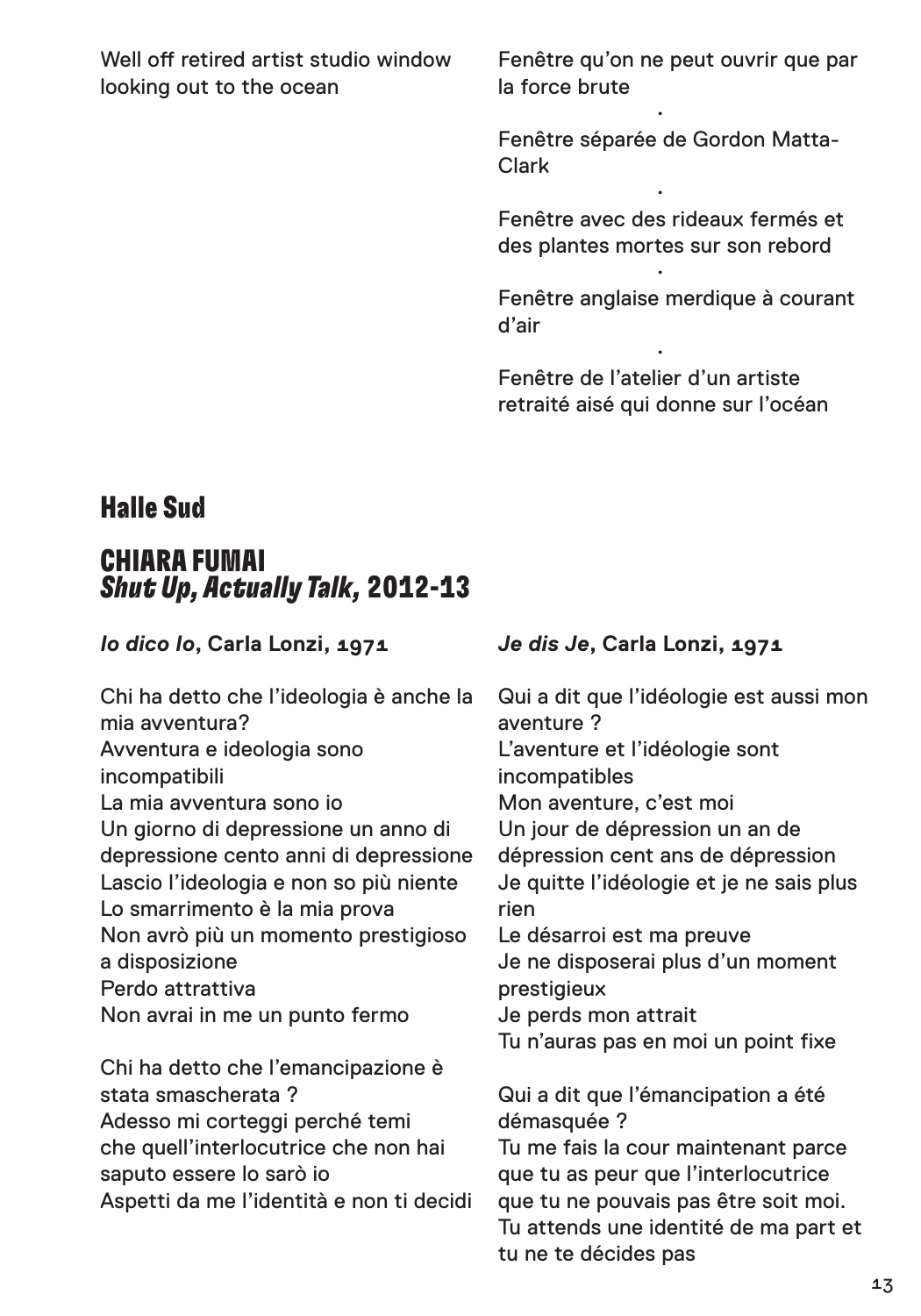Hai avuto dall'uomo l'identità e non la lasci Riversi su di me il tuo conflitto e mi sei ostile

Attenti alla mia integrità

Vorresti mettermi sul piedistallo Vorresti tenermi sotto tutela Mi allontano e non me lo perdoni Non sai chi sono e ti fai mia mediatrice Quello che ho da dire lo dico da sola

Chi ha detto che hai giovato alla mia causa ? Io ho giovato alla tua carriera Ma il mio apparire ti ha guastato la festa

La provocazione è un gesto di attaccamento Mi fai assistere a penose rivalse in chiave di sfida Celebri un mito che con me è caduto

Chi ha detto che la cultura è una meta sublime ?

È la meta sublime dell'autodistruzione Acculturandoti hai aderito senza riserve a una richiesta che ti esclude Hai voluto partecipare senza esistere in proprio

Alla fine sei irriconoscibile

Durante soffri di inadeguatezza

Pretendi solidarietà per essere andata allo sbaraglio

Secondo me ti sei cacciata nei pasticci

Hai dato la vita per dimostrare che siamo mediocri

Sei rimasta in panne nella scalata al fallo

Sembrava questione di tempo e ce l'avresti fatta

Ti continuano a dire la mediocrità è temporanea

Con te la vedo perenne

Arriverai a invidiare il mio niente

Tu as obtenu l'identité de l'homme et tu ne la laisses pas

Tu déverses ton conflit sur moi et tu m'es hostile

Tu portes atteinte à mon intégrité Tu voudrais me mettre sur un piédestal

Tu voudrais me garder sous protection

Je m'éloigne et tu ne me pardonnes pas

Tu ne sais pas qui je suis et tu agis comme ma médiatrice Ce que j'ai à dire, je le dis seule

Qui a dit que tu avais aidé ma cause ? J'ai aidé ta carrière Mais mon apparition a gâché ta fête La provocation est un geste d'attachement Tu me fais regarder des rivalités

douloureuses par défi Tu célèbres un mythe qui est tombé avec moi

Qui a dit que la culture était un but sublime ? C'est le but sublime de

l'autodestruction

En t'acculturant, tu as adhéré sans réserve à une demande qui t'exclut Tu as voulu participer sans exister en tant que tel

À la fin, tu es méconnaissable Pendant ce temps tu souffres d'insuffisance

Tu réclames la solidarité pour avoir dérapé

À mon avis, tu t'es mise dans le pétrin Tu as donné ta vie pour prouver que nous sommes médiocres

Tu es resté coincée dans la montée vers la faute

Ça semblait être une question de temps et tu aurais réussi

Ils vous te répètent que la médiocrité